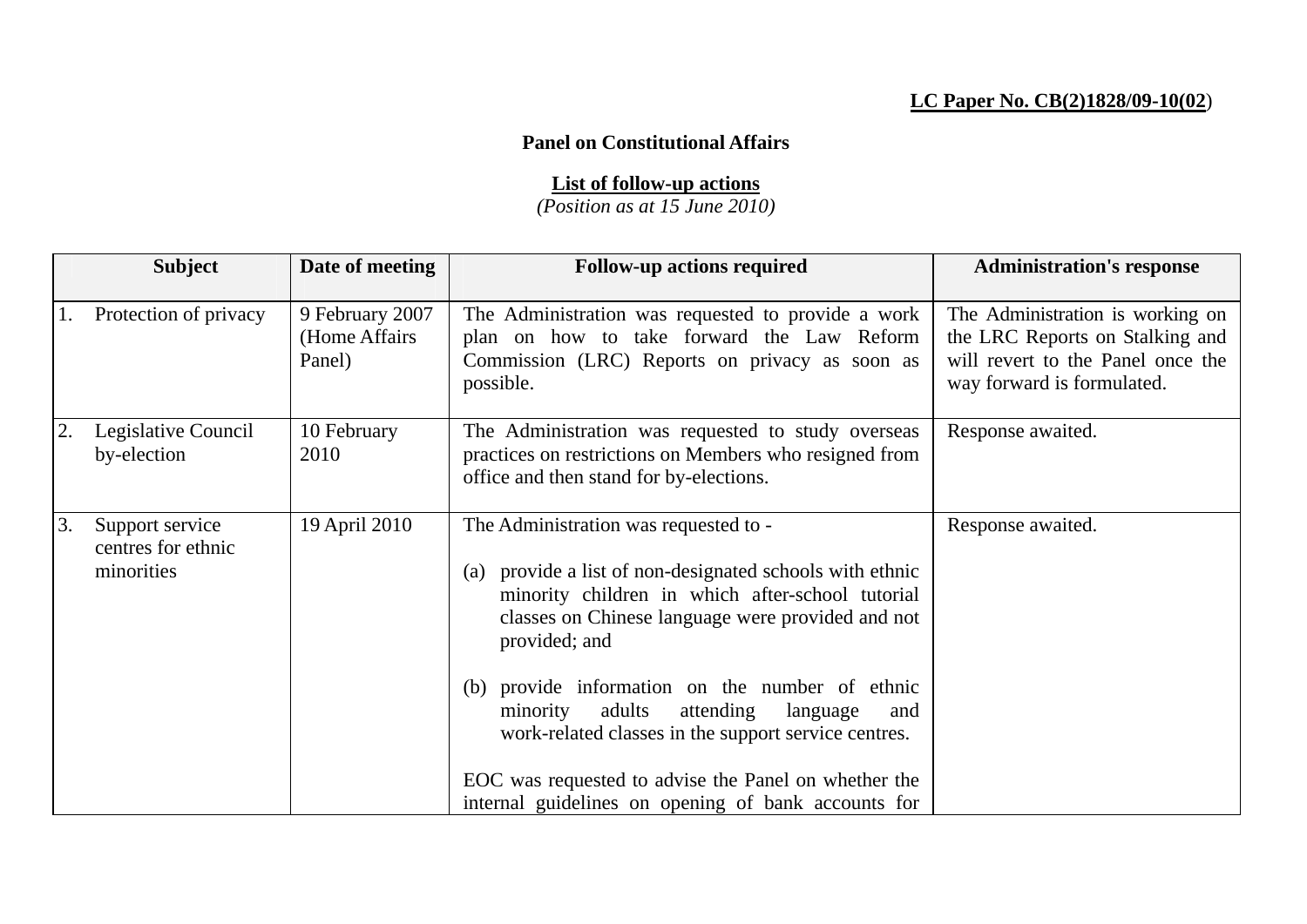| <b>Subject</b>                                                                | Date of meeting | <b>Follow-up actions required</b>                                                                                                                                                                                                                                                                                                                                                                                                                                                                                                                                                                                                                                                                                                                                                                      | <b>Administration's response</b> |
|-------------------------------------------------------------------------------|-----------------|--------------------------------------------------------------------------------------------------------------------------------------------------------------------------------------------------------------------------------------------------------------------------------------------------------------------------------------------------------------------------------------------------------------------------------------------------------------------------------------------------------------------------------------------------------------------------------------------------------------------------------------------------------------------------------------------------------------------------------------------------------------------------------------------------------|----------------------------------|
|                                                                               |                 | ethnic minorities issued by banks were in compliance<br>Race Discrimination Ordinance<br>with the<br>after<br>concluding its investigation into the complaints.                                                                                                                                                                                                                                                                                                                                                                                                                                                                                                                                                                                                                                        |                                  |
| Code on access to<br>4.<br>information and<br>management of public<br>records | 17 May 2010     | The Administration was requested to -<br>(a) provide a response to the views expressed and<br>recommendations made by the deputations at the<br>meeting and in the submissions received;<br>(b) advise whether it had exchanged views with<br>organisations which had studied and researched on<br>archives laws and freedom of information laws and<br>the Administration's response to the views given;<br>(c) report to the Panel its future meetings with<br>organisations interested in the subject of access to<br>information and management of public records and<br>its response to the views given;<br>(d) consider the suggestion that an independent body<br>should be set up to monitor the administration of<br>public records;<br>(e) provide information on the staff establishment of | Response awaited.                |
|                                                                               |                 | the Government Records Service, qualifications<br>required of the staff members of the management<br>team, their respective ranks and duties;                                                                                                                                                                                                                                                                                                                                                                                                                                                                                                                                                                                                                                                          |                                  |